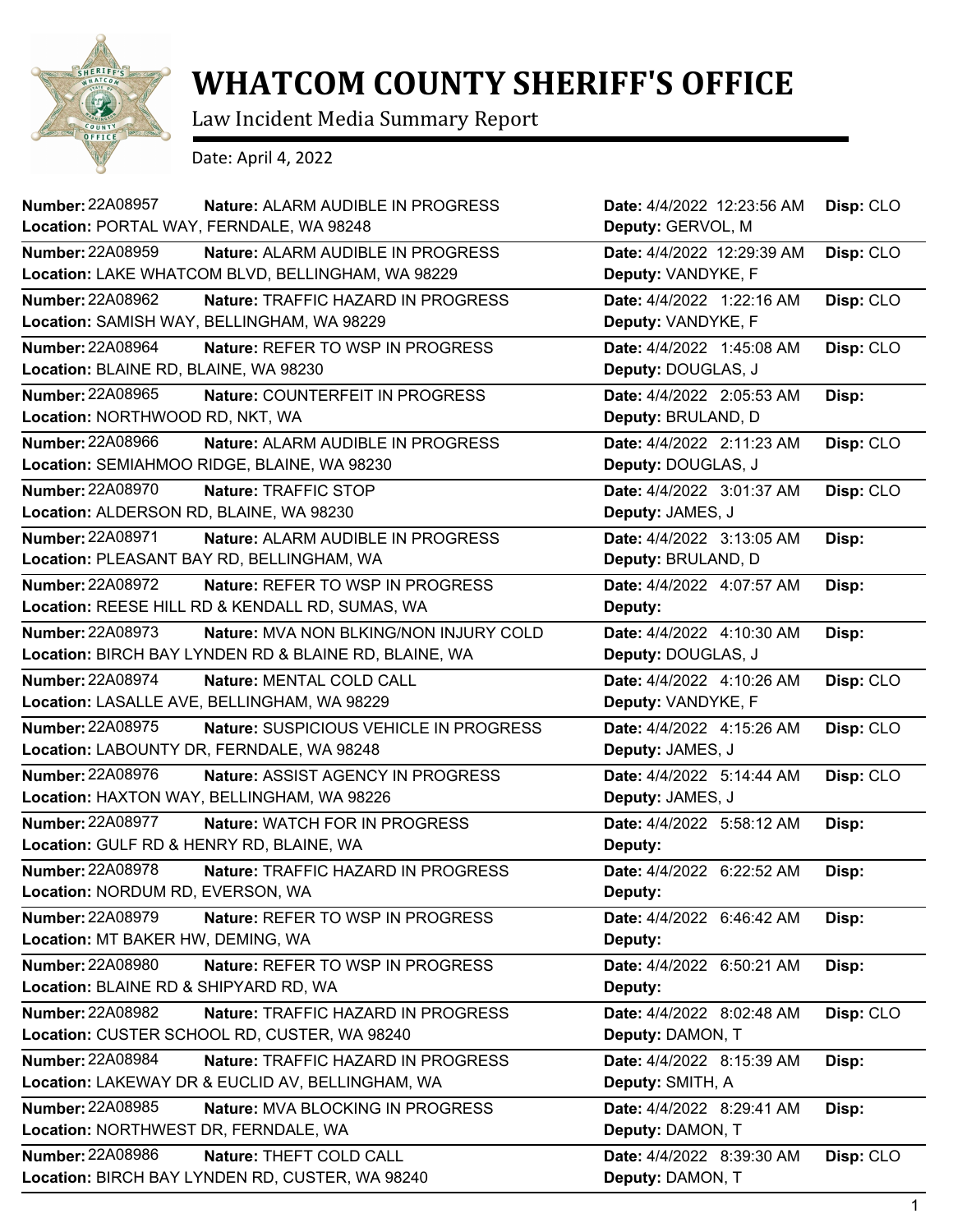| Number: 22A08987<br>Nature: ALARM AUDIBLE IN PROGRESS             | Date: 4/4/2022 8:44:47 AM<br>Disp:      |
|-------------------------------------------------------------------|-----------------------------------------|
| Location: LEESIDE DR, BLAINE, WA                                  | Deputy:                                 |
| <b>Number: 22A08988</b><br>Nature: SUSPICIOUS PERSON IN PROGRESS  | Date: 4/4/2022 9:07:48 AM<br>Disp:      |
| Location: BIRCH BAY LYNDEN RD, CUSTER, WA                         | Deputy: HENTZ, J                        |
| <b>Number: 22A08989</b><br>Nature: WELFARE CHECK IN PROGRESS      | Date: 4/4/2022 9:15:45 AM<br>Disp:      |
| Location: E DOUGLAS AV, BELLINGHAM, WA                            | Deputy: SMITH, A                        |
| <b>Number: 22A08990</b><br>Nature: ASSIST CITIZEN IN PROGRESS     | Date: 4/4/2022 9:17:33 AM<br>Disp: CLO  |
| Location: GOODWIN RD, EVERSON, WA 98247                           | Deputy: LOREEN, J                       |
| <b>Number: 22A08993</b><br>Nature: HARASSMENT COLD CALL           | Date: 4/4/2022 9:39:51 AM<br>Disp:      |
| Location: BIRCH BAY DR, BLAINE, WA                                | Deputy: DAMON, T                        |
| <b>Number: 22A08994</b><br>Nature: ALARM PANIC IN PROGRESS        | Date: 4/4/2022 9:41:55 AM<br>Disp:      |
| Location: GRAND AV, BELLINGHAM, WA                                | Deputy: OSWALT, B                       |
| <b>Number: 22A08995</b><br>Nature: WHATCOMM RECORD IN PROGRESS    | Date: 4/4/2022 9:45:47 AM<br>Disp:      |
| Location: MISSION RD, BELLINGHAM, WA                              | Deputy:                                 |
| <b>Number: 22A08996</b><br>Nature: MENTAL IN PROGRESS             | Date: 4/4/2022 9:50:31 AM<br>Disp: CLO  |
| Location: LARIAT PL, MAPLE FALLS, WA 98266                        | Deputy: LOREEN, J                       |
| <b>Number: 22A08997</b><br>Nature: BRANDISHING IN PROGRESS        | Disp: INA<br>Date: 4/4/2022 9:55:22 AM  |
| Location: VAN BUREN RD & TOM RD, EVERSON, WA 98247                | Deputy: LOREEN, J                       |
| <b>Number: 22A09000</b><br>Nature: SUSPICIOUS VEHICLE IN PROGRESS | Date: 4/4/2022 10:36:48 AM<br>Disp: CLO |
| Location: GOODWIN RD, EVERSON, WA 98247                           | Deputy: LOREEN, J                       |
| <b>Number: 22A09002</b><br>Nature: THEFT COLD CALL                | Date: 4/4/2022 11:24:44 AM<br>Disp: CLO |
| Location: BIRCH BAY DR, BLAINE, WA 98230                          | Deputy: DAMON, T                        |
| Number: 22A09003<br>Nature: FOLLOW UP                             | Date: 4/4/2022 11:35:39 AM<br>Disp:     |
| Location: KAAS RD, FERNDALE, WA                                   | Deputy: LARSONCOOLEY, B                 |
| <b>Number: 22A09004</b><br>Nature: CHECKS IN PROGRESS             | Date: 4/4/2022 11:43:19 AM<br>Disp: CLO |
| Location: MT BAKER HWY, BELLINGHAM, WA 98226                      | Deputy: OSWALT, B                       |
| <b>Number: 22A09005</b><br>Nature: REFER TO WSP IN PROGRESS       | Date: 4/4/2022 11:44:11 AM<br>Disp:     |
| Location: GUIDE MERIDIAN & POLE RD, WA                            | Deputy:                                 |
| <b>Number: 22A09008</b><br>Nature: THEFT COLD CALL                | Date: 4/4/2022 11:50:49 AM<br>Disp: CLO |
| Location: KING VALLEY DR, MAPLE FALLS, WA 98266                   | Deputy: LOREEN, J                       |
| <b>Number: 22A09009</b><br>Nature: SECURITY CHECK IN PROGRESS     | Date: 4/4/2022 11:43:57 AM<br>Disp: CLO |
| Location: PORTAL WAY, BLAINE, WA 98230                            | Deputy: DAMON, T                        |
| Number: 22A09010<br>Nature: ASSIST CITIZEN IN PROGRESS            | Date: 4/4/2022 12:00:54 PM<br>Disp: CLO |
| Location: CHUCKANUT DR, BELLINGHAM, WA 98229                      | Deputy: LOREEN, J                       |
| Number: 22A09011<br>Nature: VANDALISM COLD CALL                   | Date: 4/4/2022 12:41:20 PM<br>Disp:     |
| Location: POLO PARK DR, BELLINGHAM, WA                            | Deputy: SMITH, A                        |
| Number: 22A09012<br>Nature: ALARM AUDIBLE IN PROGRESS             | Date: 4/4/2022 12:44:39 PM<br>Disp:     |
| Location: W 53RD LN, FERNDALE, WA                                 | Deputy:                                 |
| Number: 22A09013<br>Nature: TRAFFIC SIGNAL/SIGN IN PROGRES        | Date: 4/4/2022 12:48:35 PM<br>Disp:     |
| Location: TRACY PL & LINCOLN RD, BLAINE, WA                       | Deputy:                                 |
| Number: 22A09014<br>Nature: REFER TO WSP IN PROGRESS              | Date: 4/4/2022 1:04:52 PM<br>Disp:      |
| Location: AIRPORT WA, BELLINGHAM, WA                              | Deputy:                                 |
| Number: 22A09017<br>Nature: TRAFFIC HAZARD IN PROGRESS            | Disp: CLO<br>Date: 4/4/2022 1:30:37 PM  |
| Location: SOUTH PASS RD, SUMAS, WA 98295                          | Deputy: LOREEN, J                       |
| <b>Number: 22A09018</b><br>Nature: ALARM AUDIBLE IN PROGRESS      | Date: 4/4/2022 1:42:14 PM<br>Disp:      |
| Location: W 53RD LN, FERNDALE, WA                                 | Deputy: KLUTTS, C                       |
| Number: 22A09019<br>Nature: BOATING PROBLEM IN PROGRESS           | Date: 4/4/2022 1:45:53 PM<br>Disp:      |
| Location: FIELDSTON RD, BELLINGHAM, WA                            | Deputy:                                 |
|                                                                   |                                         |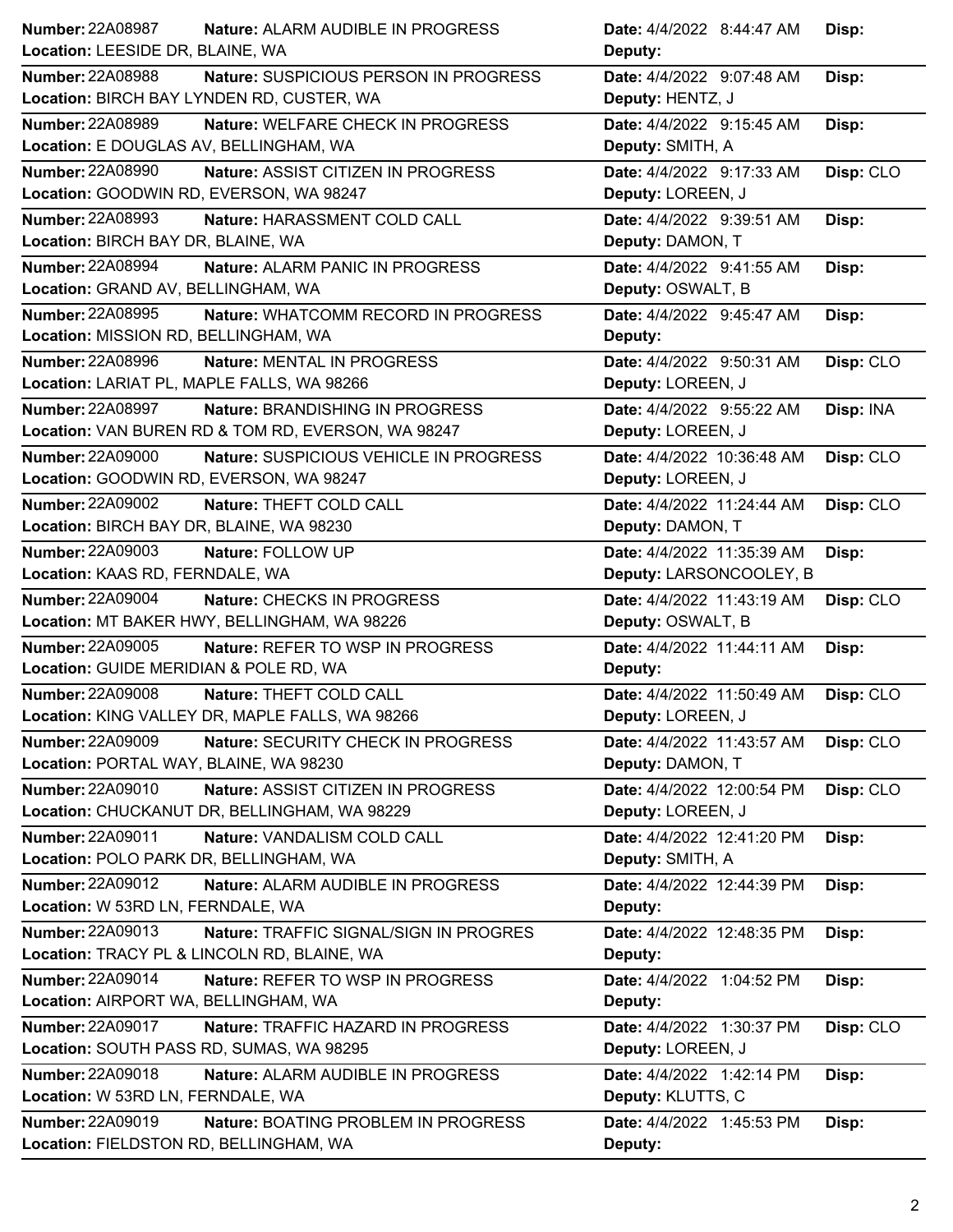| <b>Number: 22A09020</b><br>Nature: VEHICLE THEFT COLD CALL       | Date: 4/4/2022 1:46:23 PM<br>Disp: CLO |
|------------------------------------------------------------------|----------------------------------------|
| Location: MITCHELL WAY, BELLINGHAM, WA 98226                     | Deputy: MELLEMA, S                     |
| <b>Number: 22A09021</b><br>Nature: WELFARE CHECK IN PROGRESS     | Date: 4/4/2022 1:51:54 PM<br>Disp:     |
| Location: WICKERSHAM RD, ACME, WA                                | Deputy: SMITH, A                       |
| Number: 22A09022<br>Nature: ALARM AUDIBLE IN PROGRESS            | Date: 4/4/2022 2:06:10 PM<br>Disp:     |
| Location: W LAUREL RD, BELLINGHAM, WA                            | Deputy:                                |
| <b>Number: 22A09023</b><br>Nature: HIT AND RUN COLD CALL         | Date: 4/4/2022 2:11:54 PM<br>Disp:     |
| Location: FOXHURST CT & H STREET RD, BLAINE, WA                  | Deputy: MOYES, K                       |
| <b>Number: 22A09026</b><br>Nature: ASSIST AGENCY IN PROGRESS     | Date: 4/4/2022 2:27:34 PM<br>Disp:     |
| Location: NORTHWEST DR, BELLINGHAM, WA                           | Deputy: DAMON, T                       |
| Number: 22A09028<br>Nature: SUSPICIOUS PERSON IN PROGRESS        | Date: 4/4/2022 2:46:00 PM<br>Disp: CLO |
| Location: ALDERSON RD, BLAINE, WA 98230                          | Deputy: DAMON, T                       |
| Number: 22A09029<br>Nature: REFER TO WSP IN PROGRESS             | Date: 4/4/2022 2:51:23 PM<br>Disp:     |
| Location: MT BAKER HW & SILVER LAKE RD, MAPLE FALLS, WA          | Deputy:                                |
| Number: 22A09030<br>Nature: WELFARE CHECK IN PROGRESS            | Date: 4/4/2022 3:04:46 PM<br>Disp:     |
| Location: WICKERSHAM RD, ACME, WA                                | Deputy:                                |
| Number: 22A09031<br>Nature: CUSTODIAL INTERFERENCE COLD CA       | Disp: CLO<br>Date: 4/4/2022 3:21:43 PM |
| Location: GREENWOOD AVE, BELLINGHAM, WA 98225                    | Deputy: MELLEMA, S                     |
| Number: 22A09032<br>Nature: TRESPASS COLD CALL                   | Date: 4/4/2022 3:36:13 PM<br>Disp:     |
| Location: SILVER LAKE RD, MAPLE FALLS, WA 98266                  | Deputy: LOREEN, J                      |
| <b>Number: 22A09033</b><br>Nature: SUSPICIOUS PERSON IN PROGRESS | Disp: CLO<br>Date: 4/4/2022 3:43:06 PM |
| Location: MISSION RD & KELLY RD, BELLINGHAM, WA 98226            | Deputy: ANDERS, J                      |
| <b>Number: 22A09034</b><br>Nature: SUSPICIOUS PERSON IN PROGRESS | Date: 4/4/2022 3:59:45 PM<br>Disp:     |
| Location: MISSION RD & KELLY RD, BELLINGHAM, WA                  | Deputy:                                |
| Number: 22A09035                                                 | Date: 4/4/2022 4:03:18 PM<br>Disp:     |
| Nature: HANGUP (911) IN PROGRESS                                 |                                        |
| Location: BIRCH BAY DR, BLAINE, WA                               | Deputy:                                |
| <b>Number: 22A09036</b><br>Nature: THEFT COLD CALL               | Date: 4/4/2022 4:19:26 PM<br>Disp: CLO |
| Location: PARK RD, SEDRO WOOLLEY, WA 98284                       | Deputy: ANDERS, J                      |
| <b>Number: 22A09037</b><br>Nature: DOMESTIC VERBAL COLD CALL     | Date: 4/4/2022 4:22:31 PM<br>Disp:     |
| Location: VAN DYK RD, LYNDEN, WA                                 | Deputy: HEYSTEK, L                     |
| <b>Number: 22A09039</b><br>Nature: ASSIST AGENCY COLD CALL       | Date: 4/4/2022 4:40:34 PM<br>Disp:     |
| Location: GRAND AV, BELLINGHAM, WA                               | Deputy: GATES, K                       |
| Number: 22A09040<br>Nature: REFER TO WSP IN PROGRESS             | Date: 4/4/2022 4:45:51 PM<br>Disp:     |
| Location: GUIDE MERIDIAN & AXTON RD, BELLINGHAM, WA              | Deputy:                                |
| <b>Number: 22A09041</b><br>Nature: BURGLARY COLD CALL            | Date: 4/4/2022 4:45:09 PM<br>Disp:     |
| Location: BLACKFOOT PL, MAPLE FALLS, WA                          | Deputy: HEYSTEK, L                     |
| Number: 22A09042<br>Nature: HARASSMENT COLD CALL                 | Date: 4/4/2022 4:52:42 PM<br>Disp: CLO |
| Location: SUMMIT PL, SEDRO WOOLLEY, WA 98284                     | Deputy: ANDERS, J                      |
| Number: 22A09043<br>Nature: REFER TO WSP IN PROGRESS             | Date: 4/4/2022 5:10:01 PM<br>Disp:     |
| Location: VALLEY HW & WILLIAMS LAKE RD, WA                       | Deputy:                                |
| <b>Number: 22A09044</b><br>Nature: REFER TO WSP IN PROGRESS      | Disp:<br>Date: 4/4/2022 5:54:56 PM     |
| Location: MT BAKER HW, WA                                        | Deputy:                                |
| Number: 22A09045<br>Nature: MVA NON BLKING/NON INJURY IN P       | Date: 4/4/2022 6:07:47 PM<br>Disp:     |
| Location: MOUNTAIN VIEW RD & RAINBOW RD, FERNDALE, WA            | Deputy: KLUTTS, C                      |
| <b>Number: 22A09046</b><br><b>Nature: RUNAWAY COLD CALL</b>      | Disp: CLO<br>Date: 4/4/2022 6:05:51 PM |
| Location: LAKESIDE DR, SEDRO WOOLLEY, WA 98284                   | Deputy: ANDERS, J                      |
| <b>Number: 22A09047</b><br>Nature: REFER TO WSP IN PROGRESS      | Date: 4/4/2022 6:11:39 PM<br>Disp:     |